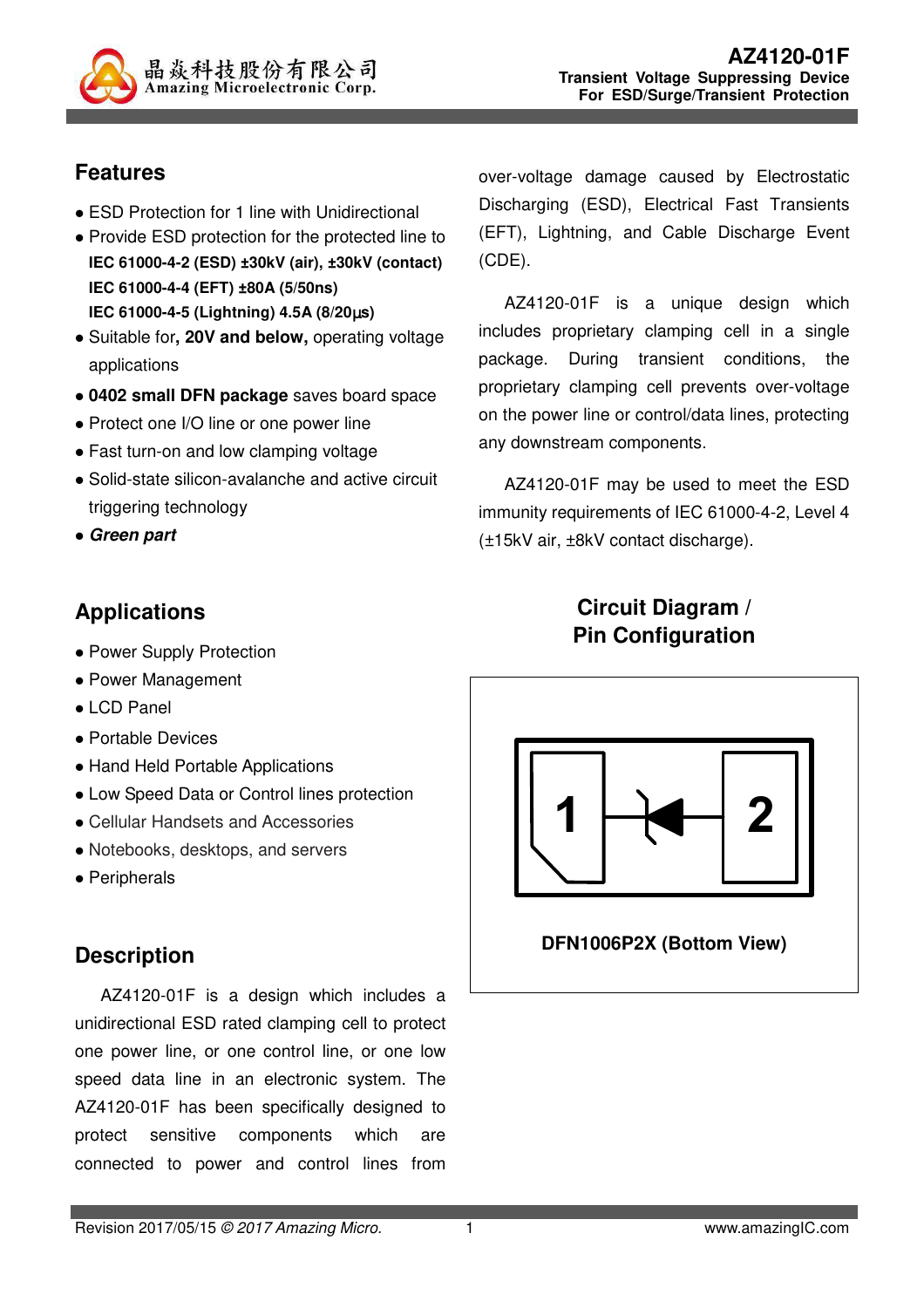

## **SPECIFICATIONS**

| <b>ABSOLUTE MAXIMUM RATINGS</b>           |                                |                 |              |  |
|-------------------------------------------|--------------------------------|-----------------|--------------|--|
| <b>PARAMETER</b>                          | <b>SYMBOL</b>                  | <b>RATING</b>   | <b>UNITS</b> |  |
| Peak Pulse Current (tp=8/20µs)            | <b>I</b> pp                    | 4.5             | A            |  |
| Operating Supply Voltage (pin-1 to pin-2) | $V_{DC}$                       | 22              | V            |  |
| ESD per IEC 61000-4-2 (Air)               | $V_{ESD-1}$                    | ±30             | kV           |  |
| ESD per IEC 61000-4-2 (Contact)           | $V_{ESD-2}$                    | ±30             |              |  |
| <b>Lead Soldering Temperature</b>         | ${\mathsf T}_{\text{\rm SOL}}$ | 260 (10 sec.)   | $^{\circ}C$  |  |
| <b>Operating Temperature</b>              | $\mathsf{T}_{\mathsf{OP}}$     | $-55$ to $+85$  | $^{\circ}C$  |  |
| Storage Temperature                       | ${\mathsf T}_{\text{STO}}$     | $-55$ to $+150$ | $^{\circ}C$  |  |

| <b>ELECTRICAL CHARACTERISTICS</b>        |                               |                                                                          |             |            |            |              |
|------------------------------------------|-------------------------------|--------------------------------------------------------------------------|-------------|------------|------------|--------------|
| <b>PARAMETER</b>                         | <b>SYMBOL</b>                 | <b>CONDITIONS</b>                                                        | <b>MINI</b> | <b>TYP</b> | <b>MAX</b> | <b>UNITS</b> |
| Reverse                                  | $V_{RWM}$                     | Pin-1 to pin-2, $T=25$ °C.                                               |             |            | 20         | $\vee$       |
| Stand-Off Voltage                        |                               |                                                                          |             |            |            |              |
| Reverse Leakage                          |                               | $V_{\text{RWM}}$ = 20V, T=25 °C, pin-1 to                                |             |            | 0.5        |              |
| Current                                  | $I_{\text{L}eak}$             | pin-2.                                                                   |             |            |            | μA           |
| Reverse                                  |                               |                                                                          |             |            |            |              |
| <b>Breakdown</b>                         | $V_{BV}$                      | $I_{\text{BV}} = 1 \text{mA}, T = 25 \text{ °C}, \text{pin-1 to pin-2}.$ | 22.2        |            |            | $\vee$       |
| Voltage                                  |                               |                                                                          |             |            |            |              |
| Forward Voltage                          | $V_F$                         | $I_F = 15 \text{mA}, T = 25 \text{°C}, \text{pin-2 to pin-1}.$           | 0.6         |            | 1.2        | $\vee$       |
|                                          |                               | IEC 61000-4-2 +8kV ( $I_{TLP}$ = 16A),                                   |             |            |            |              |
| <b>ESD Clamping</b><br>Voltage (Note 1)  | $\mathsf{V}_{\mathsf{clamp}}$ | Contact mode, $T=25\text{ °C}$ , pin-1 to                                |             | 29         |            | V            |
|                                          | pin-2.                        |                                                                          |             |            |            |              |
| <b>ESD Dynamic</b>                       |                               | IEC 61000-4-2 0~+8kV, T= 25 °C,                                          |             |            |            |              |
| Turn-on                                  | $R_{\text{dynamic}}$          | Contact mode, pin-1 to pin-2.                                            |             | 0.25       |            | $\Omega$     |
| Resistance                               |                               |                                                                          |             |            |            |              |
| Channel Input<br>$C_{IN}$<br>Capacitance |                               | $V_B = 0V$ , f = 1MHz, T=25 °C, pin-1                                    |             | 52         | 65         |              |
|                                          |                               | to pin-2.                                                                |             |            |            | pF           |

Note 1: ESD Clamping Voltage was measured by Transmission Line Pulsing (TLP) System.

TLP conditions:  $Z_0 = 50\Omega$ ,  $t_p = 100$ ns,  $t_r = 1$ ns.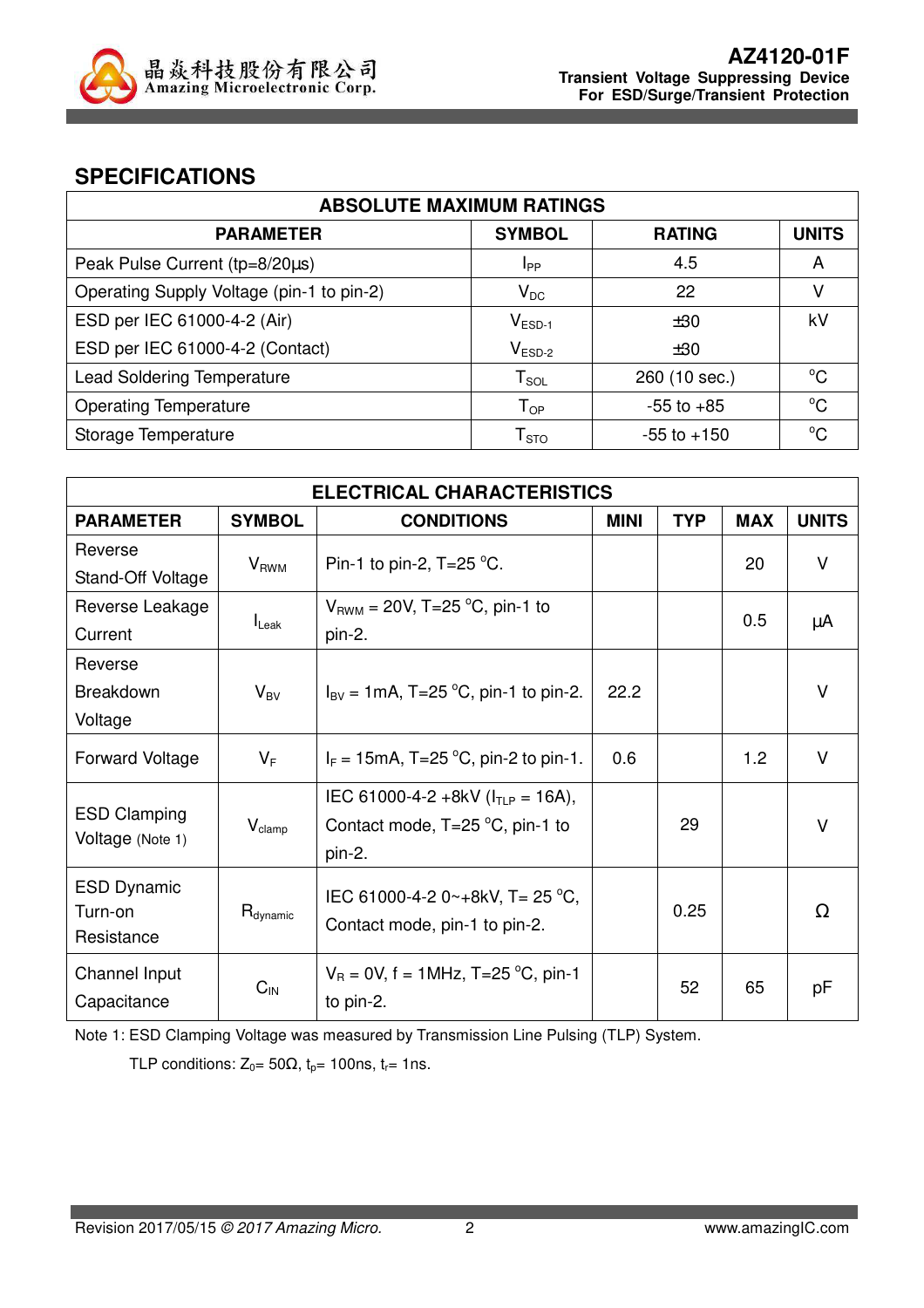

# **Typical Characteristics**

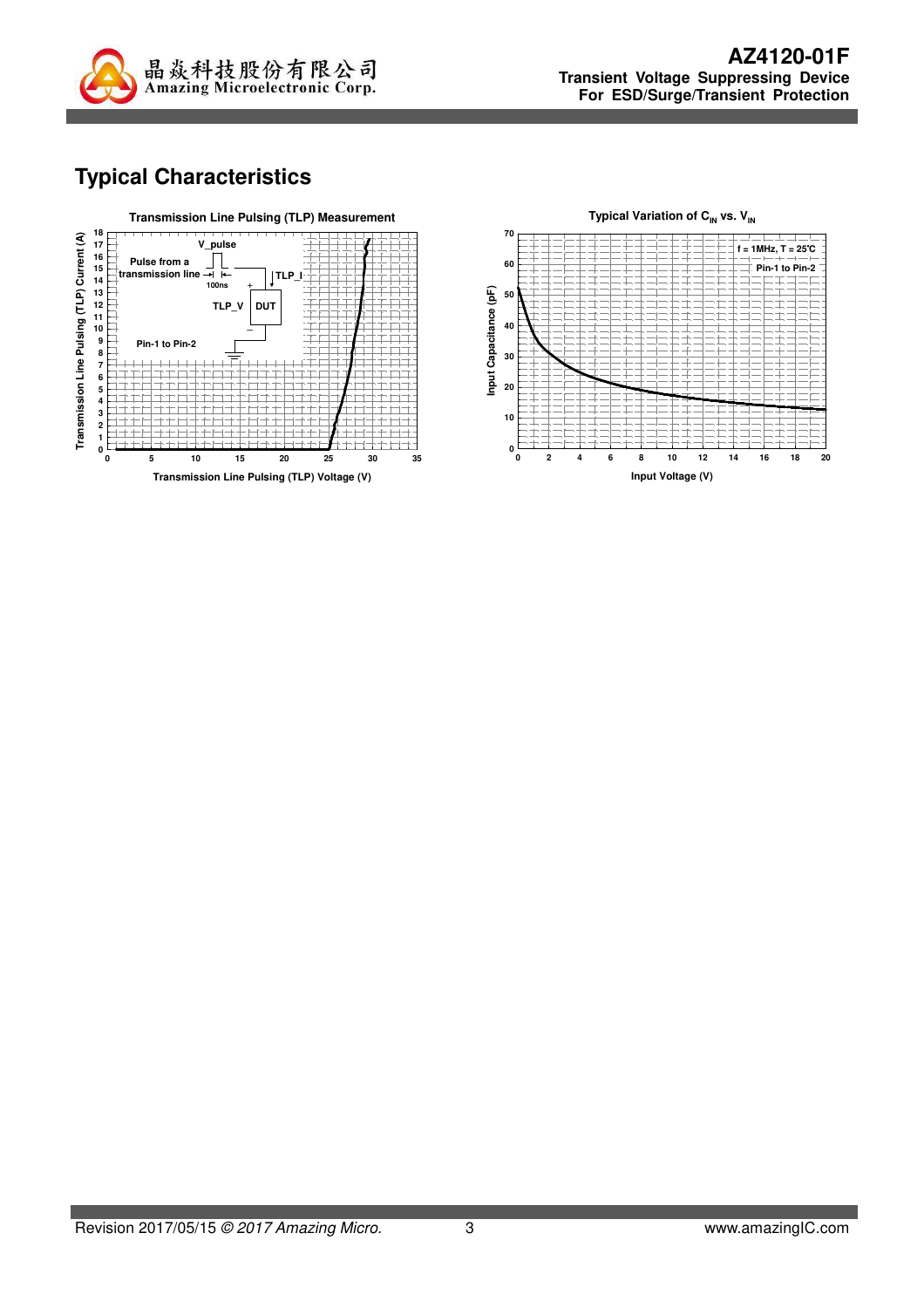



### **PACKAGE DIMENSIONS**

| <b>Millimeters</b> |      | <b>Inches</b> |       |       |
|--------------------|------|---------------|-------|-------|
| <b>Symbol</b>      | min  | max           | min   | max   |
| A                  | 0.95 | 1.05          | 0.037 | 0.041 |
| В                  | 0.55 | 0.65          | 0.022 | 0.026 |
| C                  | 0.40 | 0.55          | 0.016 | 0.022 |
| D                  | 0.45 |               | 0.018 |       |
| E                  | 0.20 | 0.30          | 0.008 | 0.012 |
| F                  | 0.45 | 0.55          | 0.018 | 0.022 |

# **LAND LAYOUT**



Notes:

This LAND LAYOUT is for reference purposes only. Please consult your manufacturing partners to ensure your company's PCB design guidelines are met.

# **MARKING CODE**



**Top View** 

| F = Device Code |  |
|-----------------|--|
|-----------------|--|

| <b>Part Number</b>              | <b>Marking Code</b> |
|---------------------------------|---------------------|
| AZ4120-01F.R7GR<br>(Green Part) |                     |

Note. Green means Pb-free, RoHS, and Halogen free compliant.